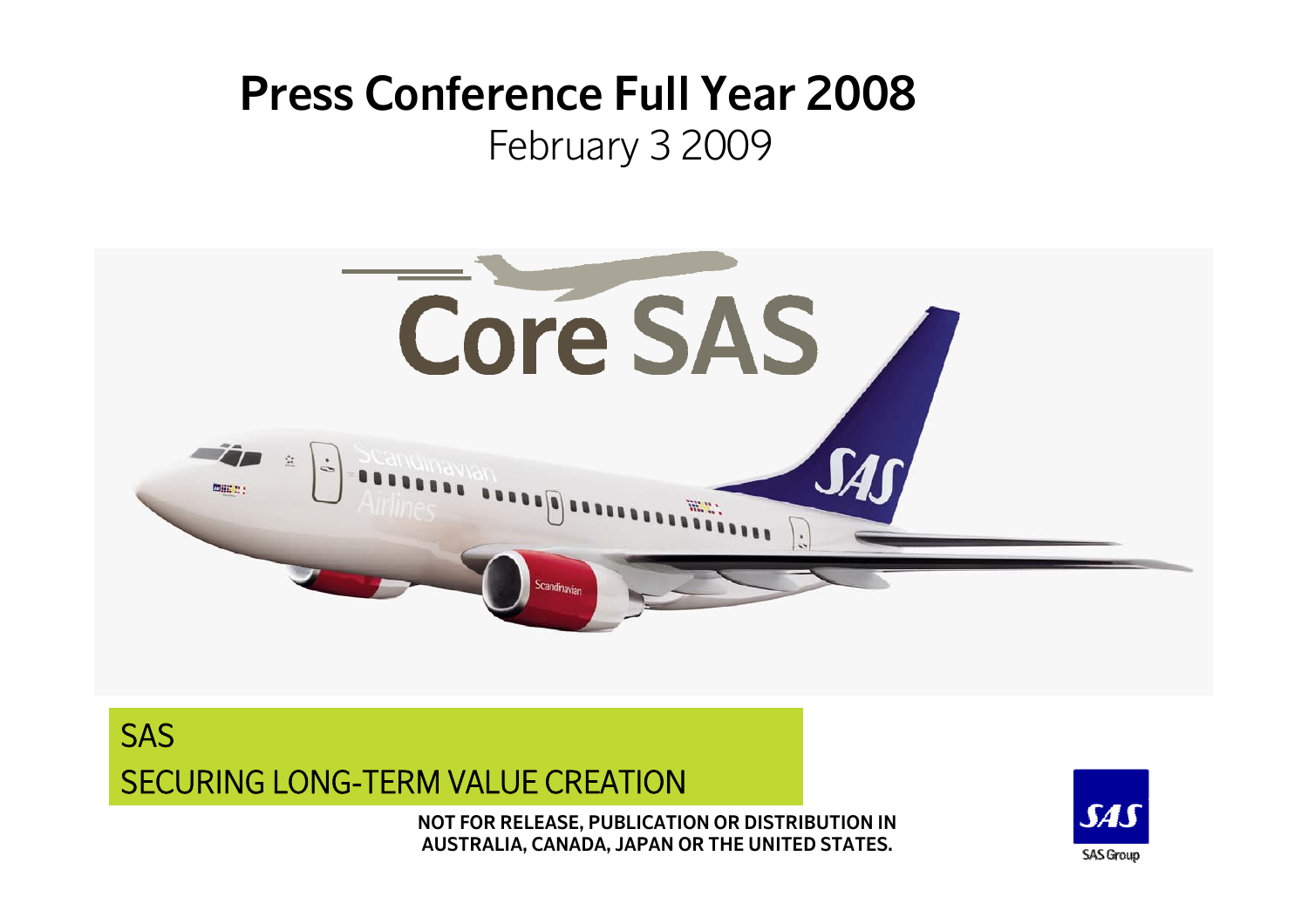## **Disclaimer**

**This document is not being distributed to persons in any state or jurisdiction where the offer or sale of the Rights or Shares is not permitted.**

**These materials are not an offer for sale of securities in the United States. Securities may not be sold in the United States absent registration with the United States Securities and Exchange Commission or an exemption from registration under the U.S. Securities Act of 1933, as amended. The issuer of the securities does not intend to register any part of the offering in the United States or to conduct a public offering of the Rights or the Shares in the United States.**

**This document is only being distributed to and is only directed at (i) persons who are outside the United Kingdom or (ii) to investment professionals falling within Article 19(5) of the Financial Services and Markets Act 2000 (Financial Promotion) Order 2005 (the "Order") or (iii) high net worth companies, and other persons to whom it may lawfully be communicated, falling within Article 49(2)(a) to (d) of the Order (all such persons in (i), (ii) and (iii) above together being referred to as "relevant persons"). The Rights and the Shares are only available to, and any invitation, offer or agreement to subscribe, purchase or otherwise acquire such securities will be engaged in only with, relevant persons. Any person who is not a relevant person should not act or rely on this document or any of its contents.**

**This document is an advertisement and is not a prospectus for the purposes of Directive 2003/71/EC (such Directive, together with any applicable implementing measures in the relevant home Member State under such Directive, the "Prospectus Directive"). A prospectus prepared pursuant to the Prospectus Directive will be published, which, when published, can be obtained from the SAS Group. Investors should not subscribe for any securities referred to in this document except on the basis of information contained in the prospectus.**

**In any EEA Member State that has implemented the Prospective Directive, this communication is only addressed to and is only directed at qualified investors in that Member State within the meaning of the Prospectus Directive.**

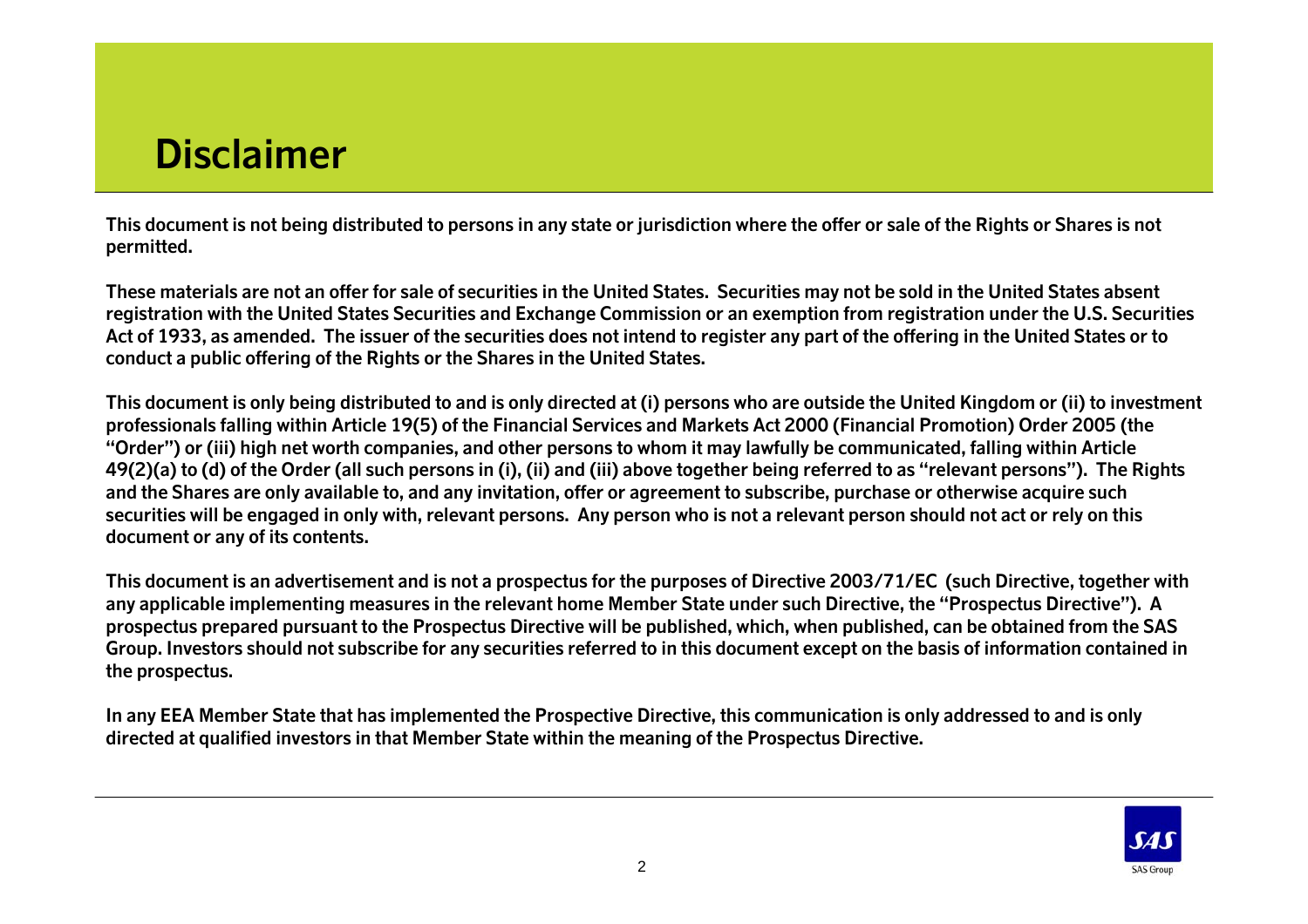#### **Q4 and 2008 badly affected by Spanair effects but core business developed reasonably well**

- Around SEK 5 billion out of SAS Group result of SEK ~-6 billion related to Spanair
	- Spanair, reported as discontinued business
	- All necessary write downs performed in 2008
	- Agreed loan and guarantee arrangement

Core business result, SEK -1 billion with underlying result of MSEK –395

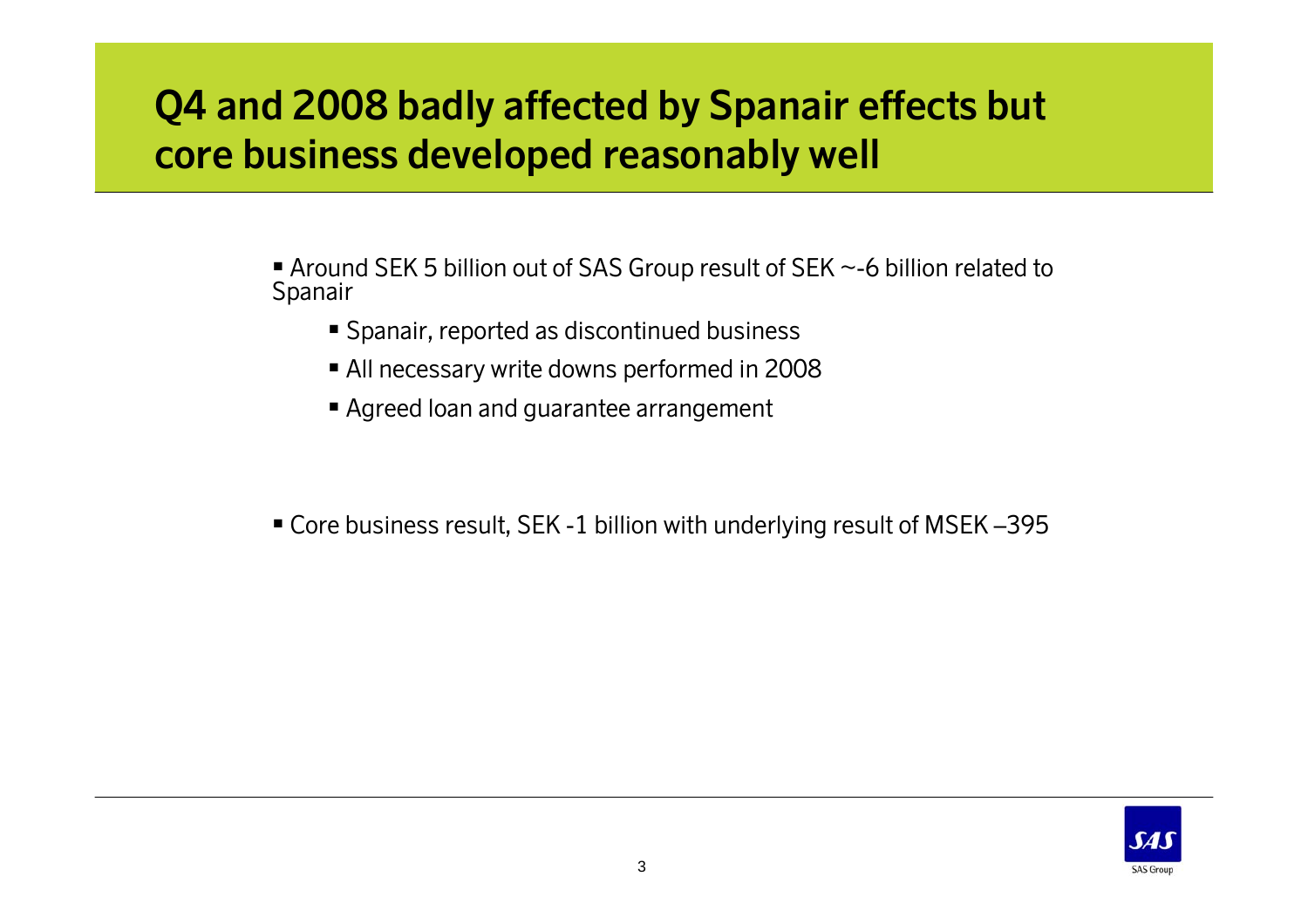### **SAS launches Core SAS - renewed strategic approach for a competitive and profitable SAS**

- Global economic crisis and internal challenges requires reshaped and renewed strategic focus - Core SAS
	- Total new cost savings initiatives around SEK 4 billion
		- Historic breakthrough on collective agreements with all unions, total SEK 1.5 billion
		- New structural cost program of SEK 2.7 billion including SEK 1 billion from Strategy 2011 (S11)
	- Focus on Nordic home market and business travellers, reduced fleet size
	- New streamlined, less complex organization
- Core SAS creates a viable stand alone SAS investment case
	- Rights issue of approximately SEK 6 billion to facilitate the implementation of Core SAS, and thereby future cash flow
	- Supported by three main owners (Swedish, Norwegian and Danish state) and fourth largest owner FAM; J.P. Morgan, Nordea and SEB have confirmed their expectation, subject to certain conditions, to enter into an underwriting agreement in respect of the remainder.

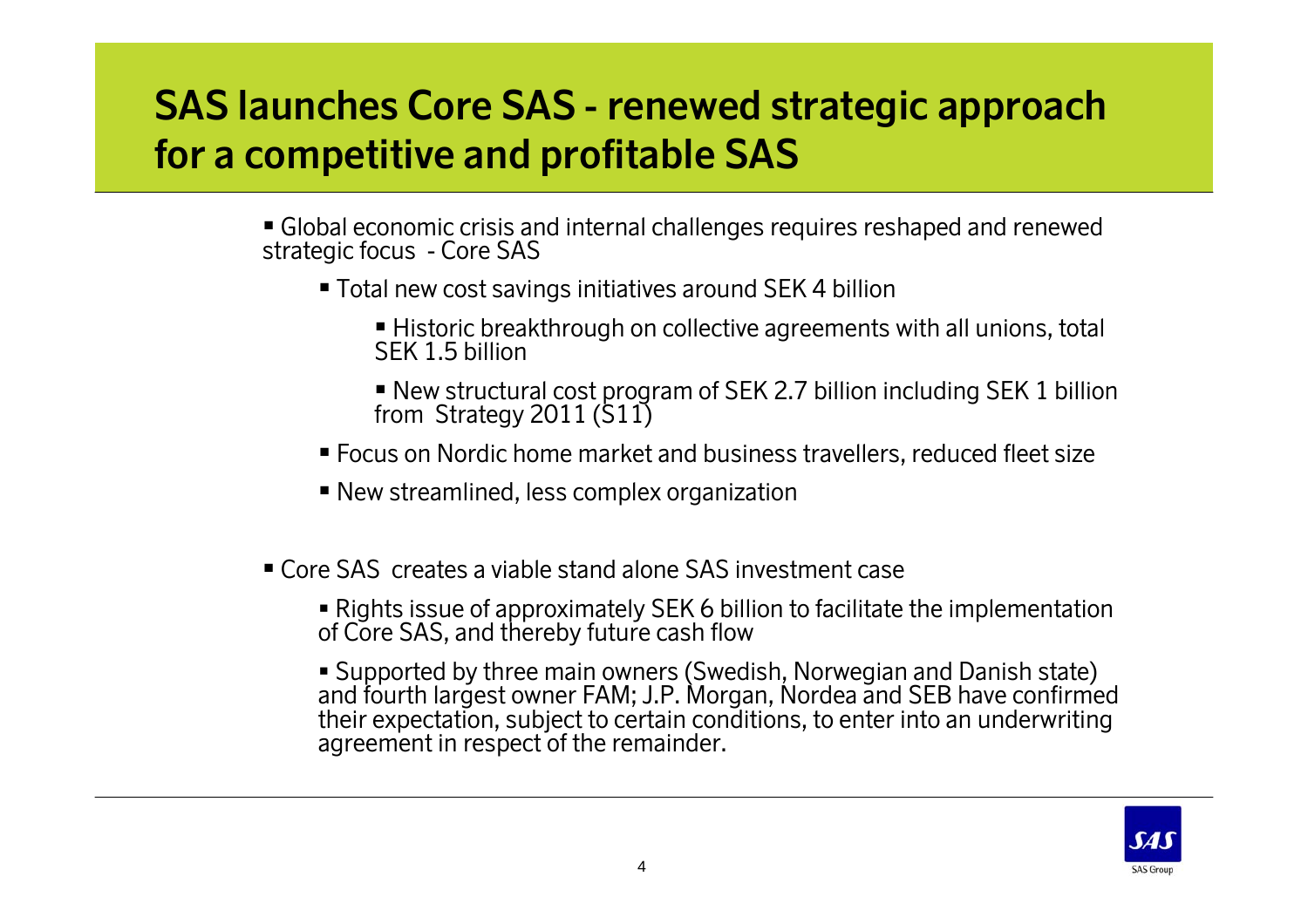#### **Net income largely affected by Spanair write down**

#### MSEK, 2008

| Result development                                | 4 <sup>th</sup> quarter 2008 | 2008     |
|---------------------------------------------------|------------------------------|----------|
| Revenues                                          | 12,920                       | 53,195   |
| EBT bef non-recurring items<br>(cont. operations) | $-313$                       | $-395$   |
| EBT-margin                                        | $-2.4\%$                     | $-0.7\%$ |
| Net income (incl. discontinued)                   | $-2,771$                     | $-6,321$ |

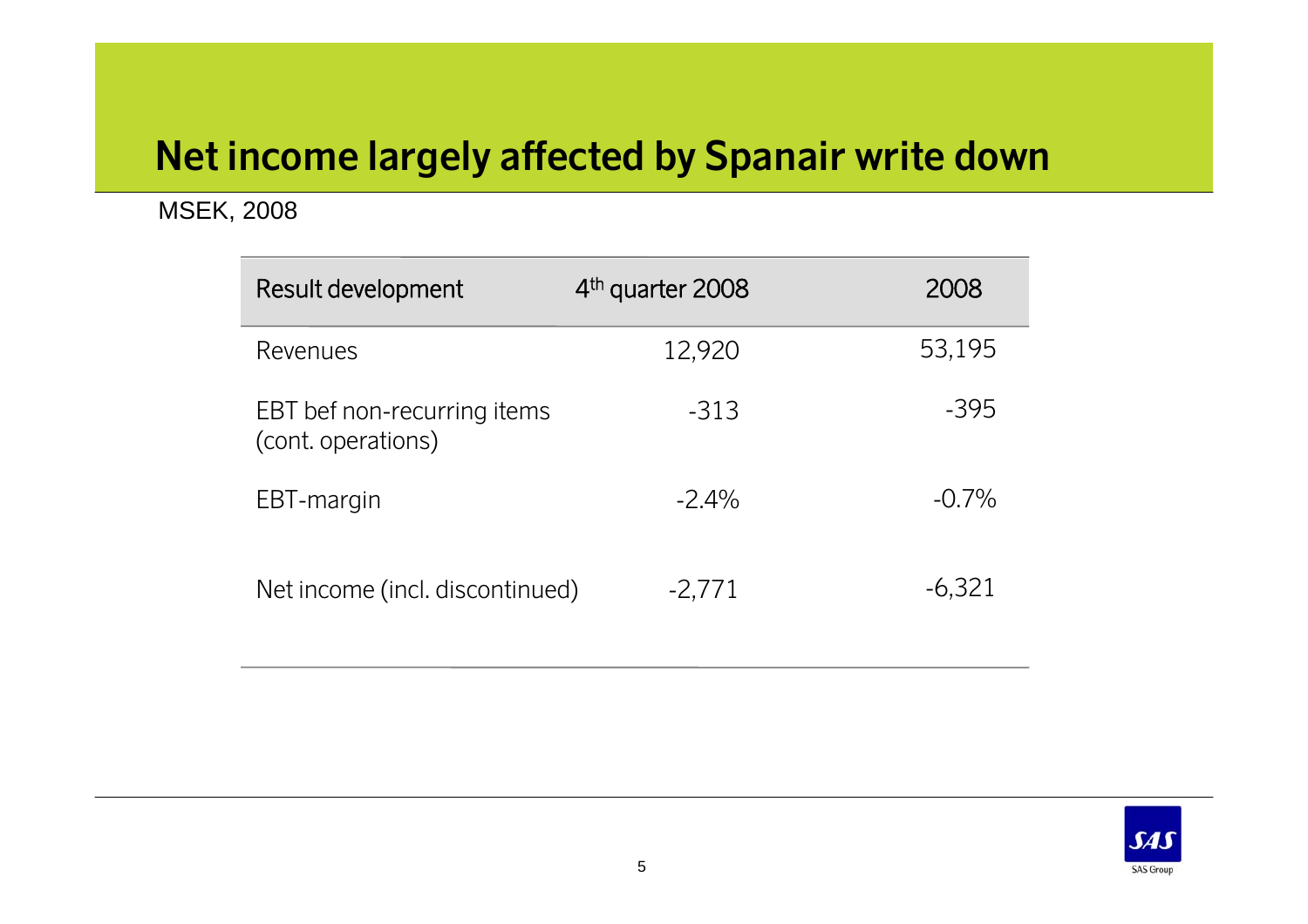## **Strategy 2011 (S11) well received but delayed**

#### **S11 was launched in June 2007**



**Cultural turnaround** through customer orientation and greater commitment



**Focusing** on airline operations



**Concentration** on Northern Europe



**Harmonization** and development of

customer offerings



**(Cost) competitiveness** in all parts of the business

#### Critical components in S11 delayed

- Limited progress in union dialogue
- Delay in planned Spanair and BMI divestments
- **Internal challenging in SGS** restructuring

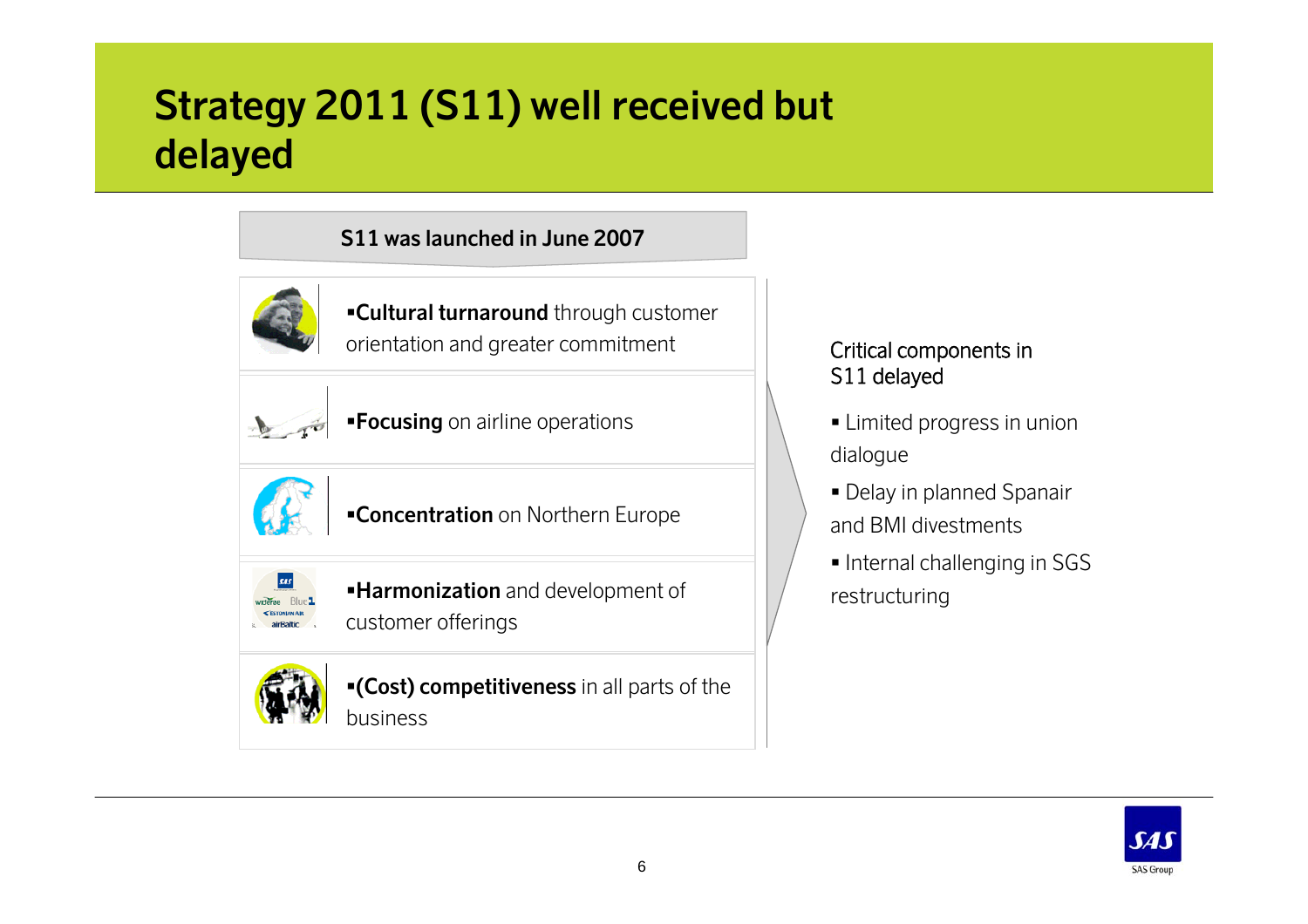#### **Core SAS –Strategy for a viable stand alone and longterm value creation based on five pillars**



#### **Service And Simplicity**

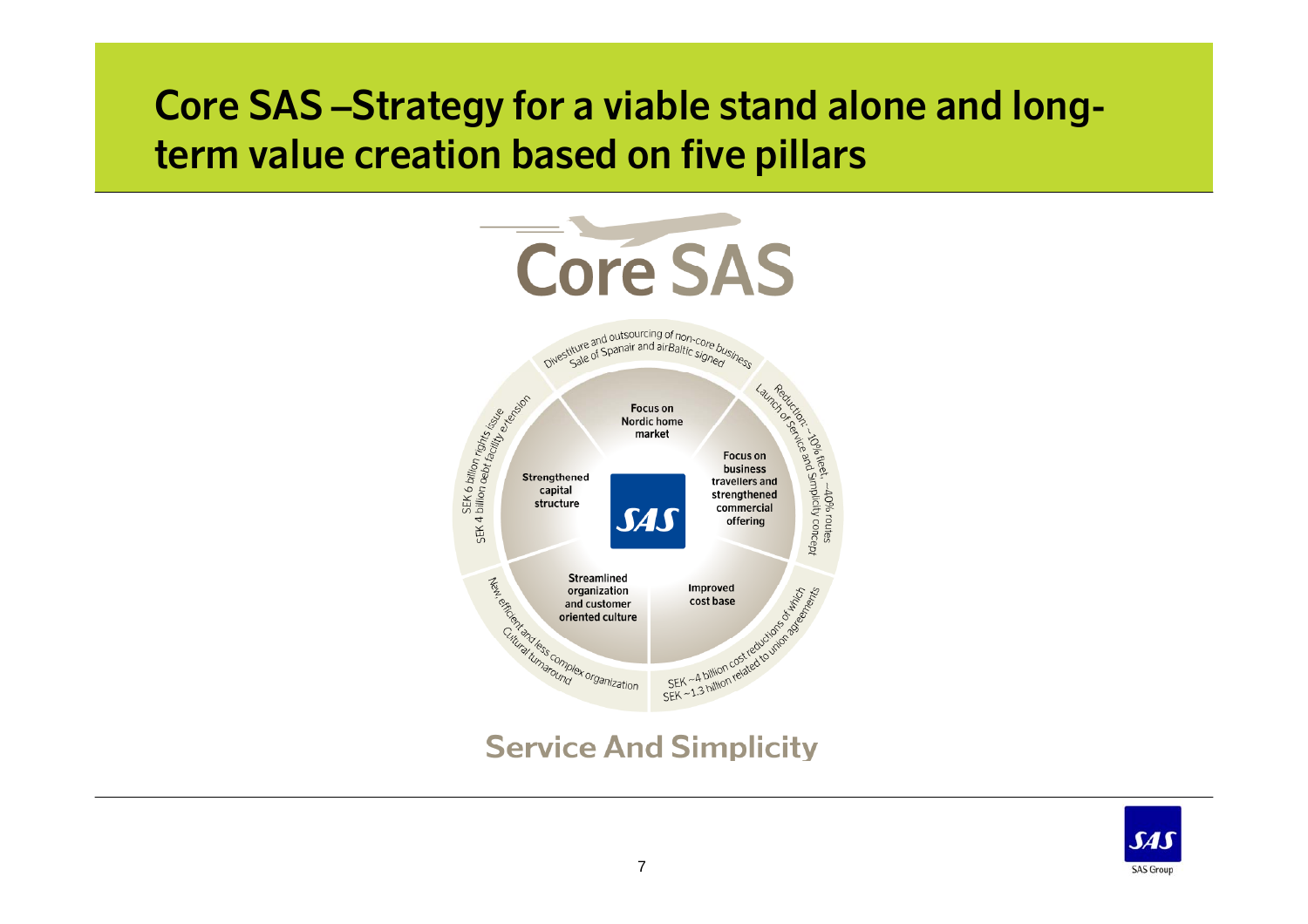## **Core SAS organizational structure will be simplified and more efficient**



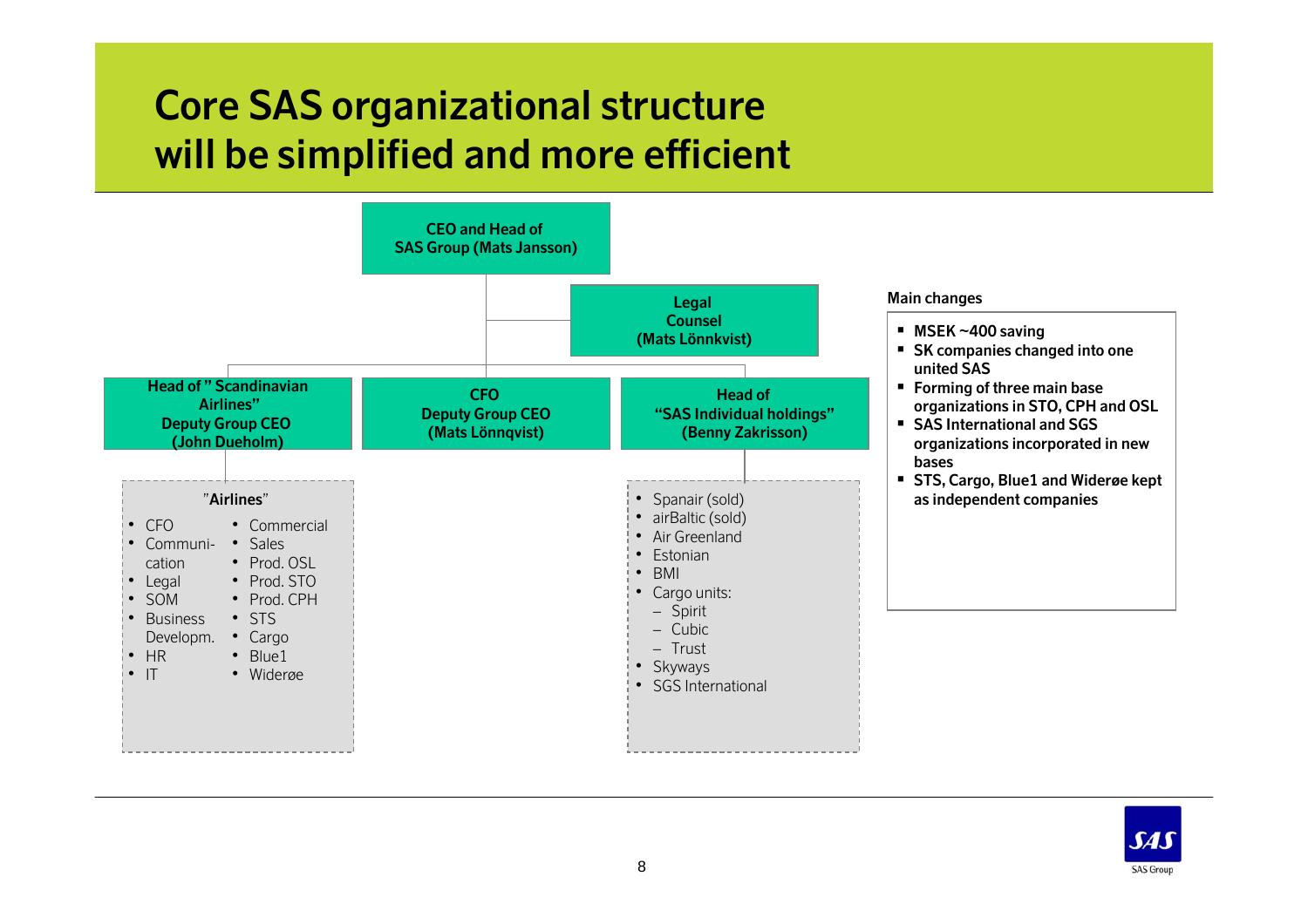

### Mats Lönnqvist

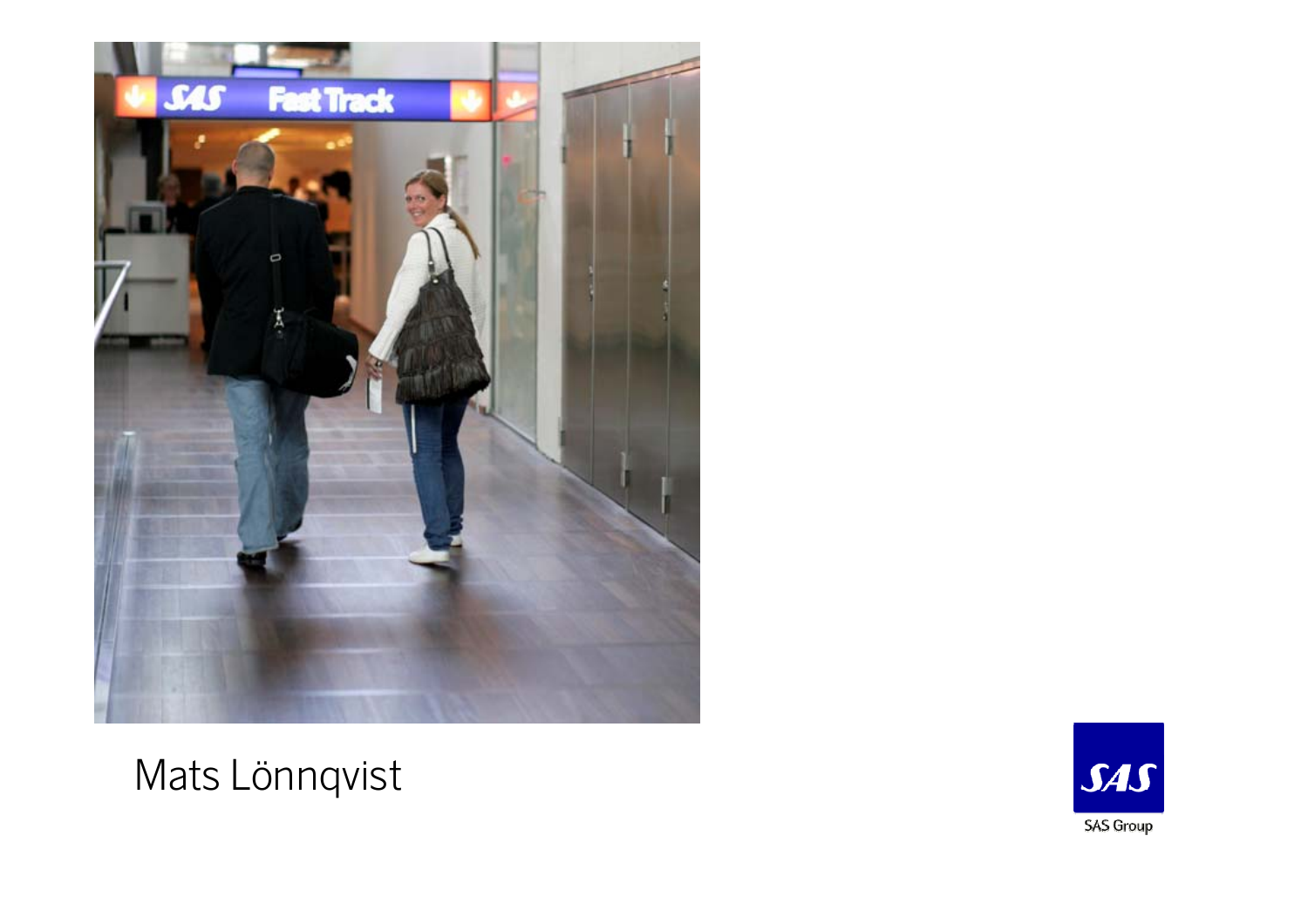#### **A challenging 4th quarter, but core business developed reasonably well in a difficult environment**

Weak 4<sup>th</sup> quarter (MSEK -313), but losses limited due to swift profit protection actions (Profit 2008)

 Improved yields, lower fuel cost in relation to second quarter, reduced capacity and effect from cost programs

Spanair, weak results and now discontinued business

- All necessary write downs performed in 2008
- Sale signed January 31, 2009

airBaltic sales process completed

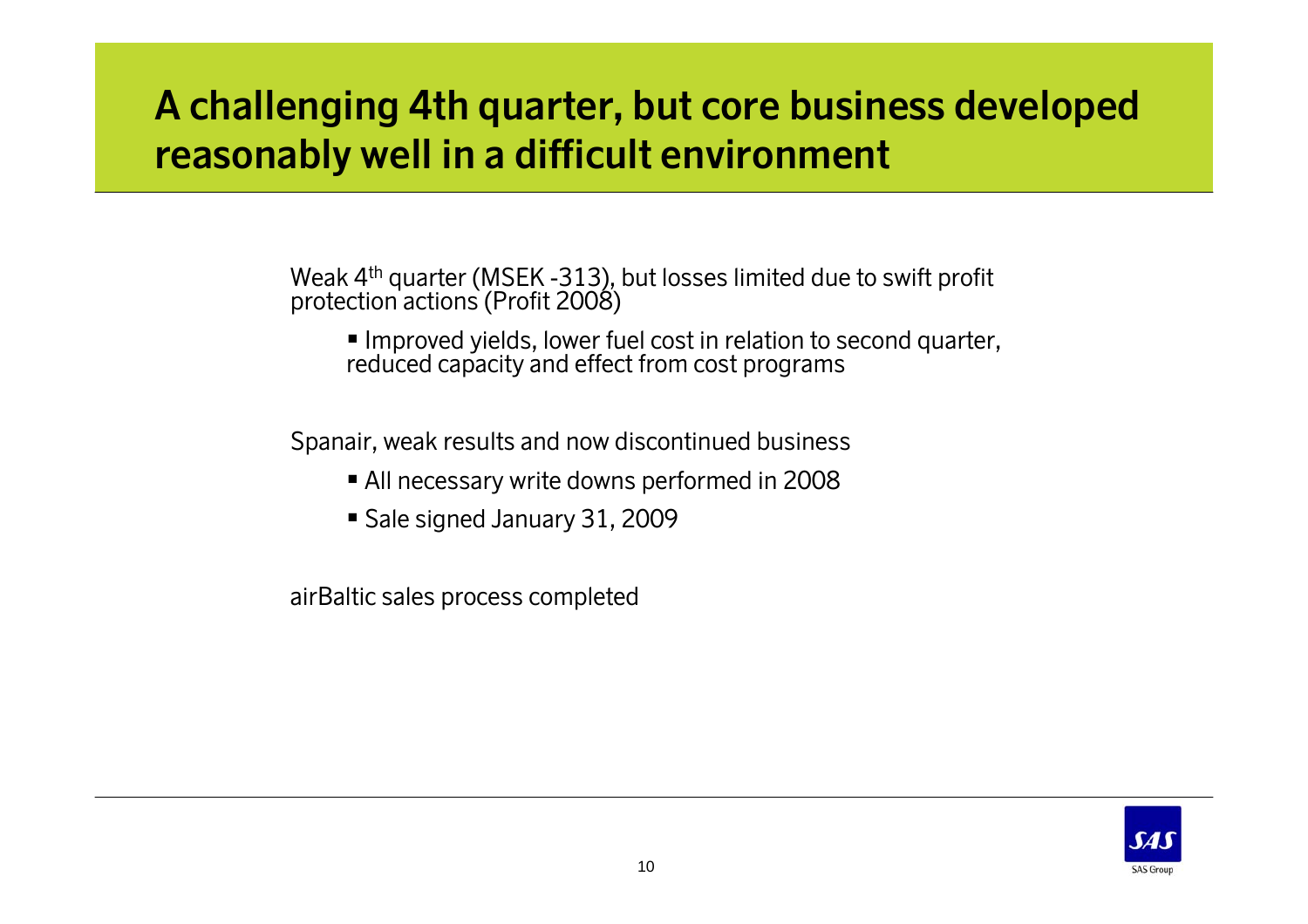# **Positive underlying result for 2008**

#### MSEK

| Result development                                                                                                                          | 2007<br>Jan-Dec                             | 2007<br>Oct-Dec                            | 2008<br>Jan-Dec                    | 2008<br>Oct-Dec              |
|---------------------------------------------------------------------------------------------------------------------------------------------|---------------------------------------------|--------------------------------------------|------------------------------------|------------------------------|
| Income before tax in continuing operations<br>Impairment losses<br>Restructuring costs<br>Capital gains/losses<br>Other non-recurring items | 1,044<br>$\overline{0}$<br>216<br>-46<br>20 | 57<br>$\overline{0}$<br>111<br>$-67$<br>20 | $-1,044$<br>12<br>284<br>-4<br>357 | $-403$<br>12<br>62<br>8<br>8 |
| Earnings before non-recurring<br>items in continuing operations                                                                             | 1,234                                       | 121                                        | $-395$                             | $-313$                       |
| Underlying result                                                                                                                           | 2007<br>Jan-Dec                             | 2007<br>Oct-Dec                            | 2008<br>Jan-Dec                    | 2008<br>Oct-Dec              |
| Earnings before non-recurring items in<br>continuing operations<br>Effects on Q400 (net)<br><b>ECA</b>                                      | 1,234<br>700<br>652                         | 121<br>500<br>108                          | $-395$<br>400                      | $-313$<br>50                 |
| Effect of strike                                                                                                                            | 212                                         | -88                                        | 100                                | 100                          |
| Underlying result                                                                                                                           | 2,798                                       | 641                                        | 105                                | $-163$                       |

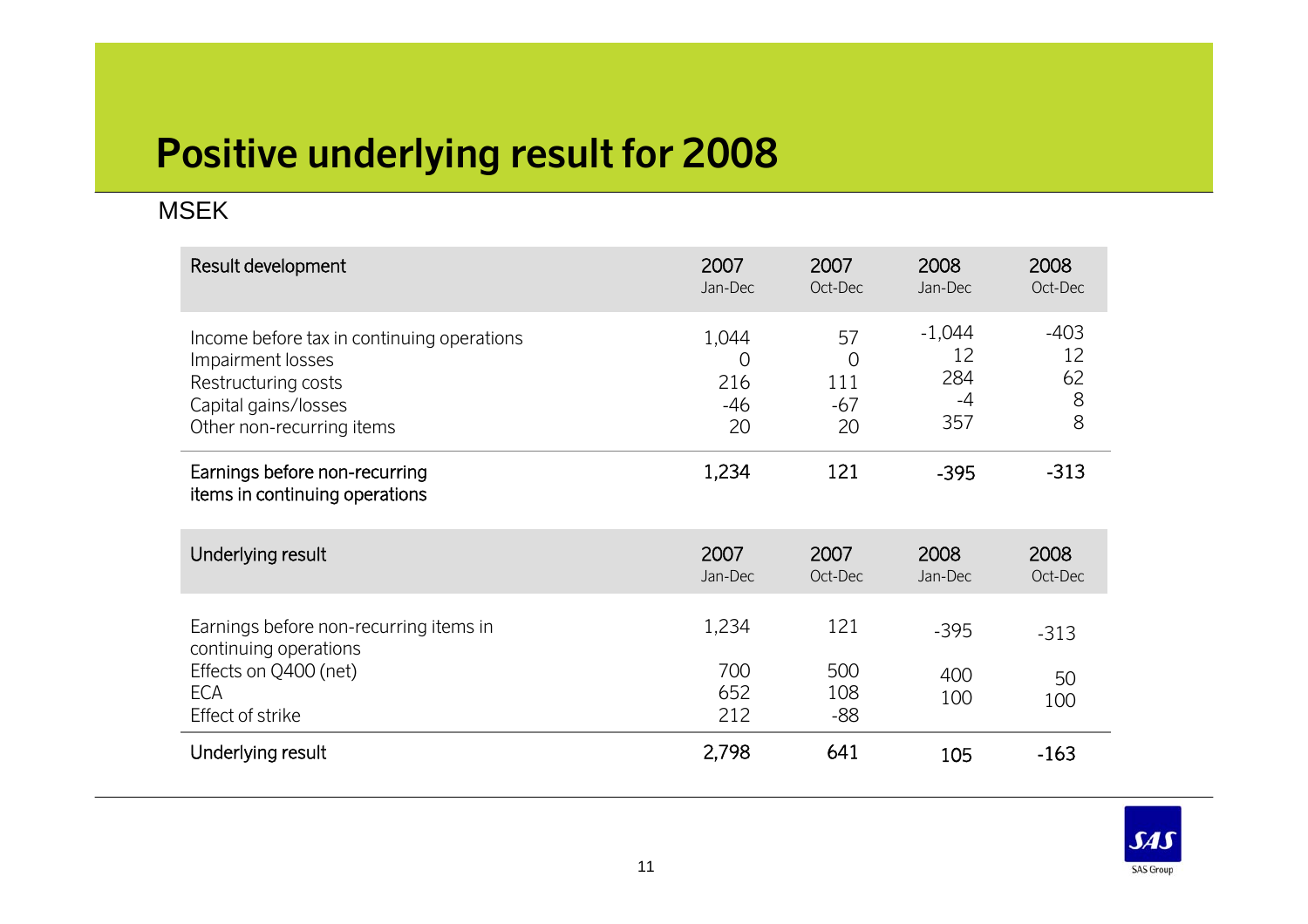#### **2008 result considerably influenced by Spanair result write downs as well as a capital loss**

MSEK, 2008

Spanair 2008 effects



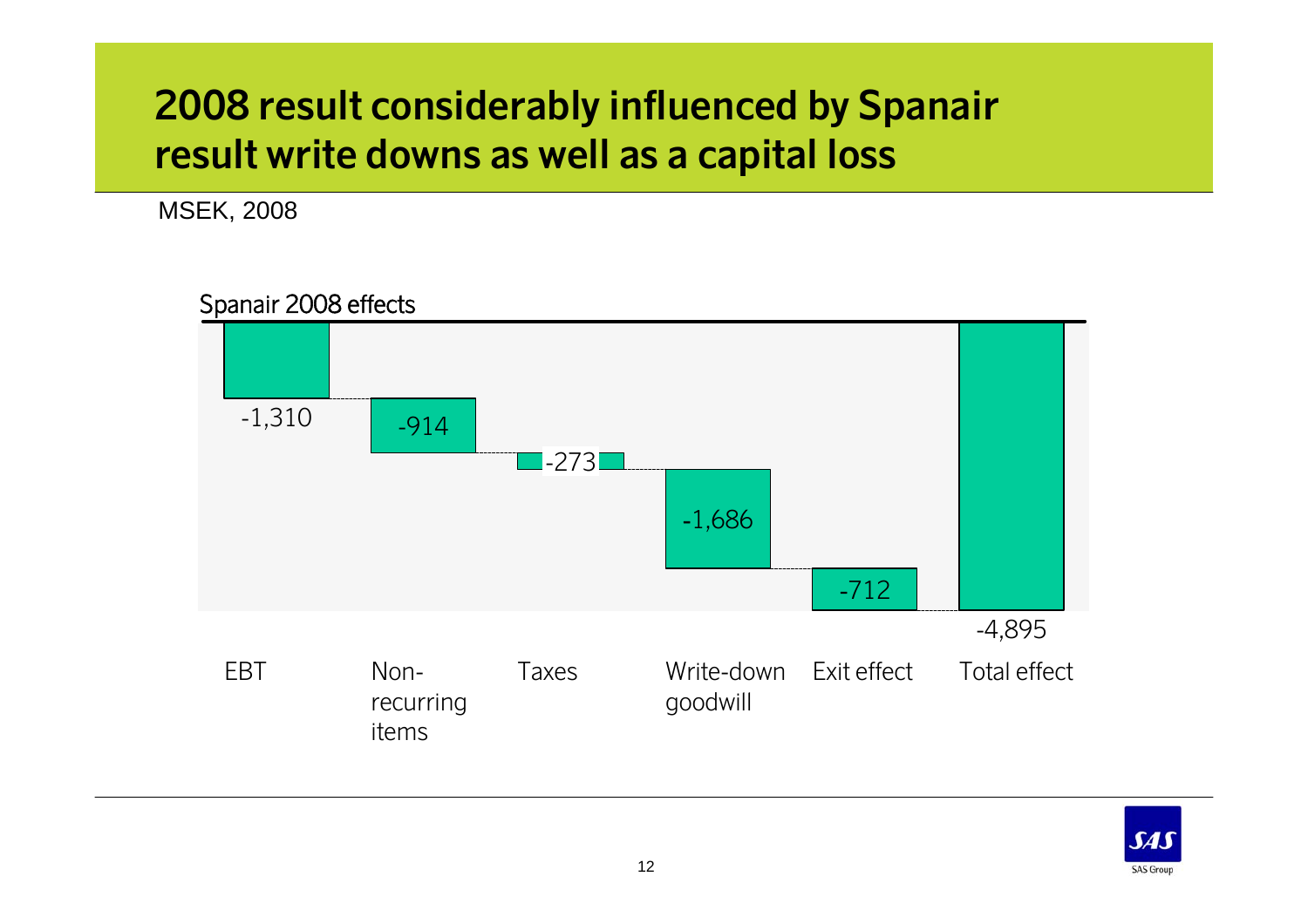## **New cost reduction initiatives SEK~4 billion in Core SAS**





\*\* MSEK 700 already implemented in 2008, remaining effect to be implemented in 2009

**64 SAS Group**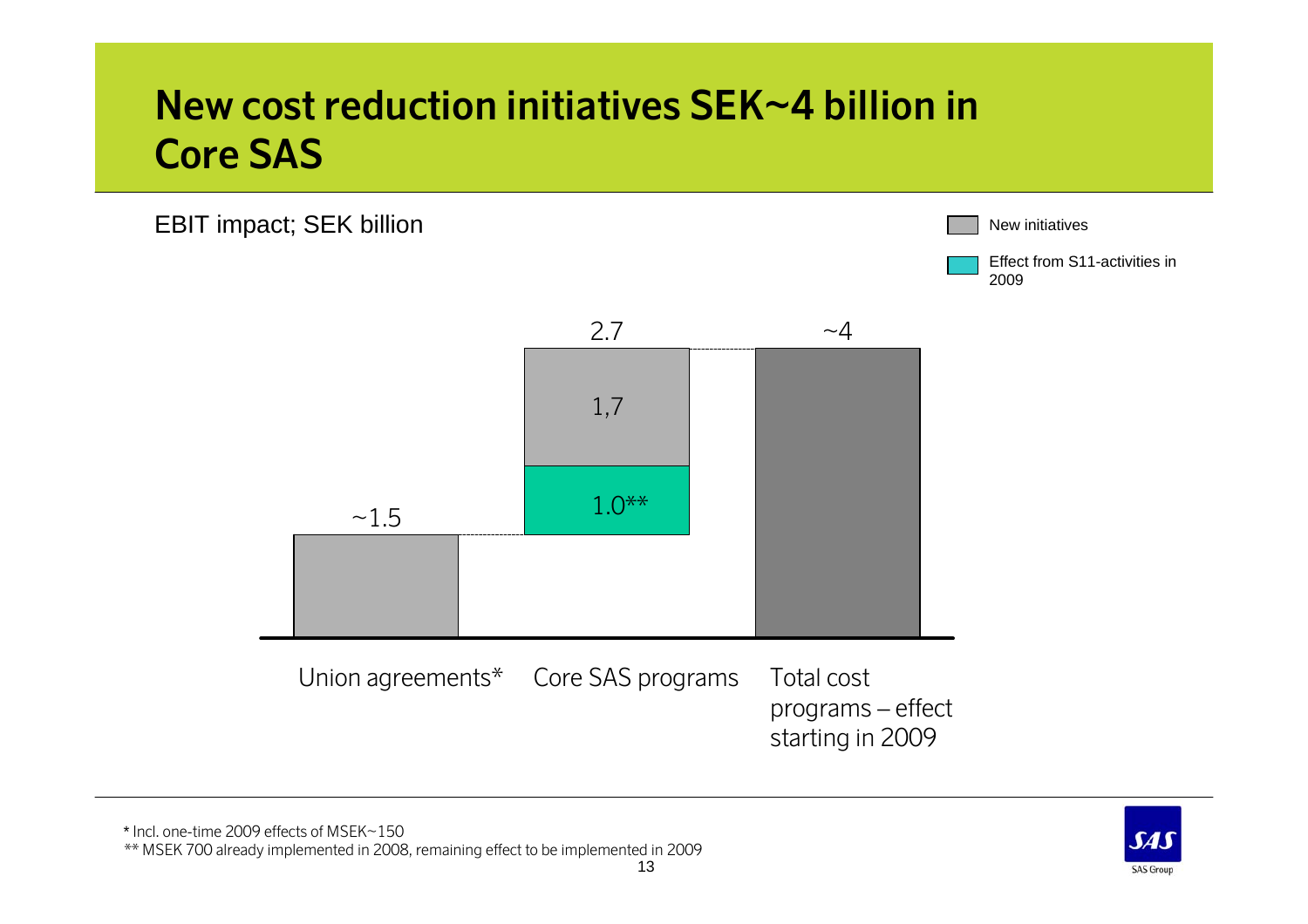## **New cost measures of SEK ~ 4 billion – Follow successful execution of Profit 08 and Strategy 2011 cost programs**

| Core SAS cost program | <b>MSEK</b><br><b>Total</b> |
|-----------------------|-----------------------------|
| Flight operations     | $~1$ – 300                  |
| Ground handling       | $~\sim$ 300                 |
| Maintenance           | $~1$ 200                    |
| Outsourcing           | $~1$ 200                    |
| Purchasing            | $~\sim 500$                 |
| Reorganization        | $\sim$ 400                  |
| Sales & admin         | ~500                        |
| Other                 | $~\sim$ 300                 |
| <b>Total</b>          | ~2700                       |
| PO8 fully completed   |                             |

 $\blacksquare$ S11 cost program 90% implemented

| 156   |
|-------|
| 320   |
| 1010  |
| ~1500 |
|       |
|       |
|       |
|       |

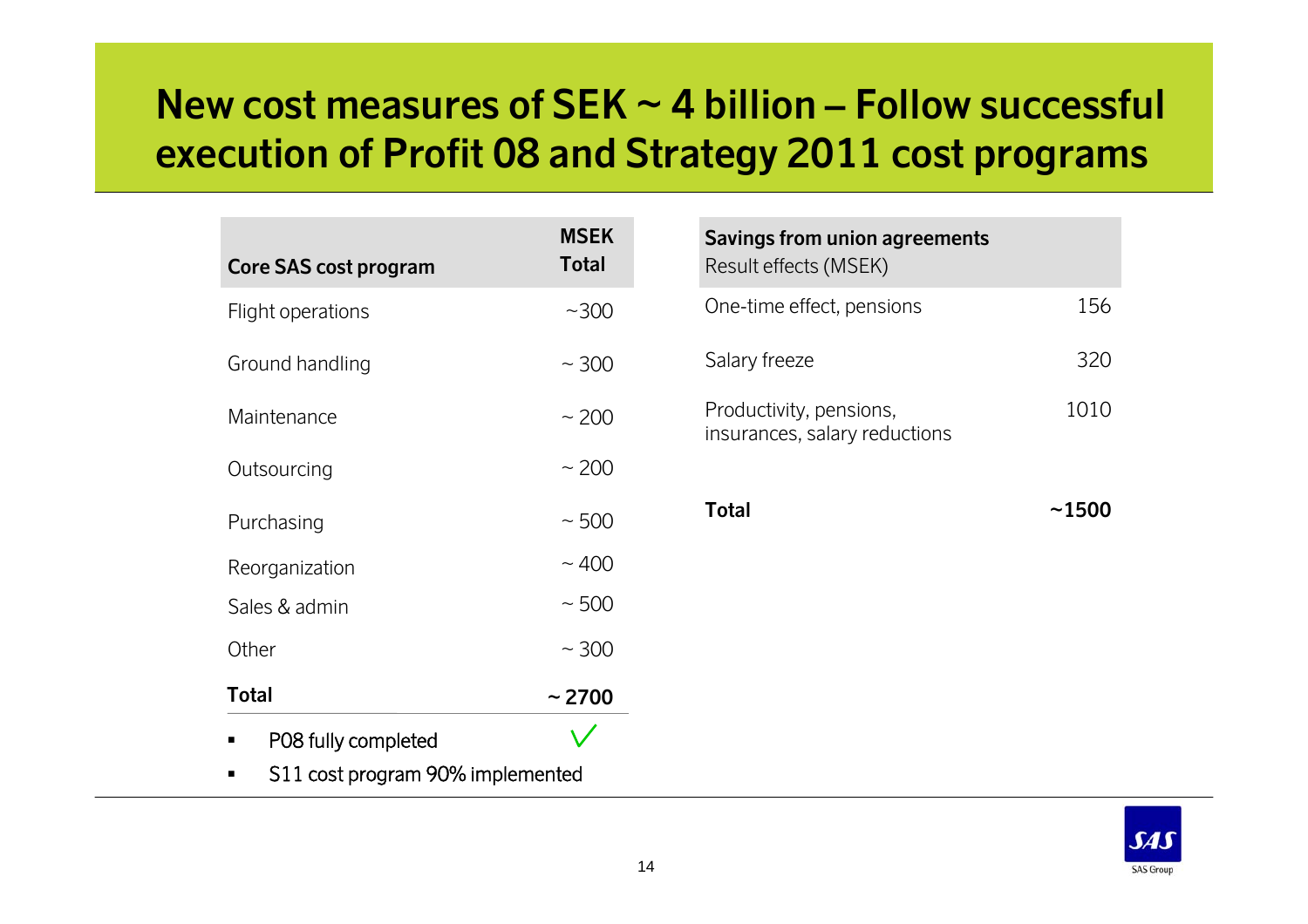# **Reshaped, focused and viable SAS**

| (SEK billion, FY 2008)                                                  | Revenue   | <b>EBT</b> | Adj. $ND1$  | FTEs <sup>2</sup> | Fleet <sup>4</sup> |
|-------------------------------------------------------------------------|-----------|------------|-------------|-------------------|--------------------|
| SAS Group (before restructuring costs and non-recurring items)          | 53        | $-0.4$     | 22.5        | 20,400            | 237                |
| Spanair (incl. restructuring costs)                                     | 10        | $-2.2$     | $6.0^{3}$   | 3,000             | 61                 |
| <b>Total</b>                                                            | 63        | $-2.6$     | 28.5        | 23,400            | 298                |
| 1. Focus on Nordic home market                                          | $-12^{5}$ | $+2.5^{6}$ | $-7.08$     | $-5,200$          | $-61$              |
| 2. Focus on business travellers and strengthened commercial<br>offering | $-3$      | $+0.87$    | $-2.0$      | $-1,500$          | $-20$              |
| 3. Improved cost base                                                   |           | $+3.6$     |             | $-1,700$          |                    |
| 4. Streamlined organization and customer oriented culture               |           | $+0.4$     |             | $-400$            |                    |
| 5. Strengthened capital structure                                       |           |            | $-6.0$      |                   |                    |
| <b>Total Core SAS effects (excl. Core SAS restructuring costs)</b>      | $-15$     | $+7.3$     | $-15.0$     | $-8,800$          | $-81$              |
| $\Delta\%$                                                              |           | n.m.       | $\sim$ -50% | $-40%$            |                    |

Note: Core SAS effect based on 2008 figures. All figures are approximate

1) Adjusted net debt (financial net debt + 7 x net operating leasing costs)

2) Average full time employees during Q4 2008

3) Including only lease-related net debt of Spanair

4) As of end of 2008. Including grounded Q400s in process of being phased out

5) Spanair and external revenues from Spirit, Cubic, Trust and SGS International

6) Based on preliminary evaluation of 2008 EBIT for subsidiaries that will be or have been divested, excl. any potential P&L effect (gains/losses) from the divestment

7) Based on preliminary evaluation of total loss in 2008 of routes taken away, adjusted for market effects and effect from improved union agreements

8) Of which SEK 6 billion relates to Spanair (see note 3 above) and SEK 1 billion relates to other divestments of non-core assets

#### **NOT FOR RELEASE, PUBLICATION OR DISTRIBUTION IN AUSTRALIA, CANADA, JAPAN OR THE UNITED STATES.**

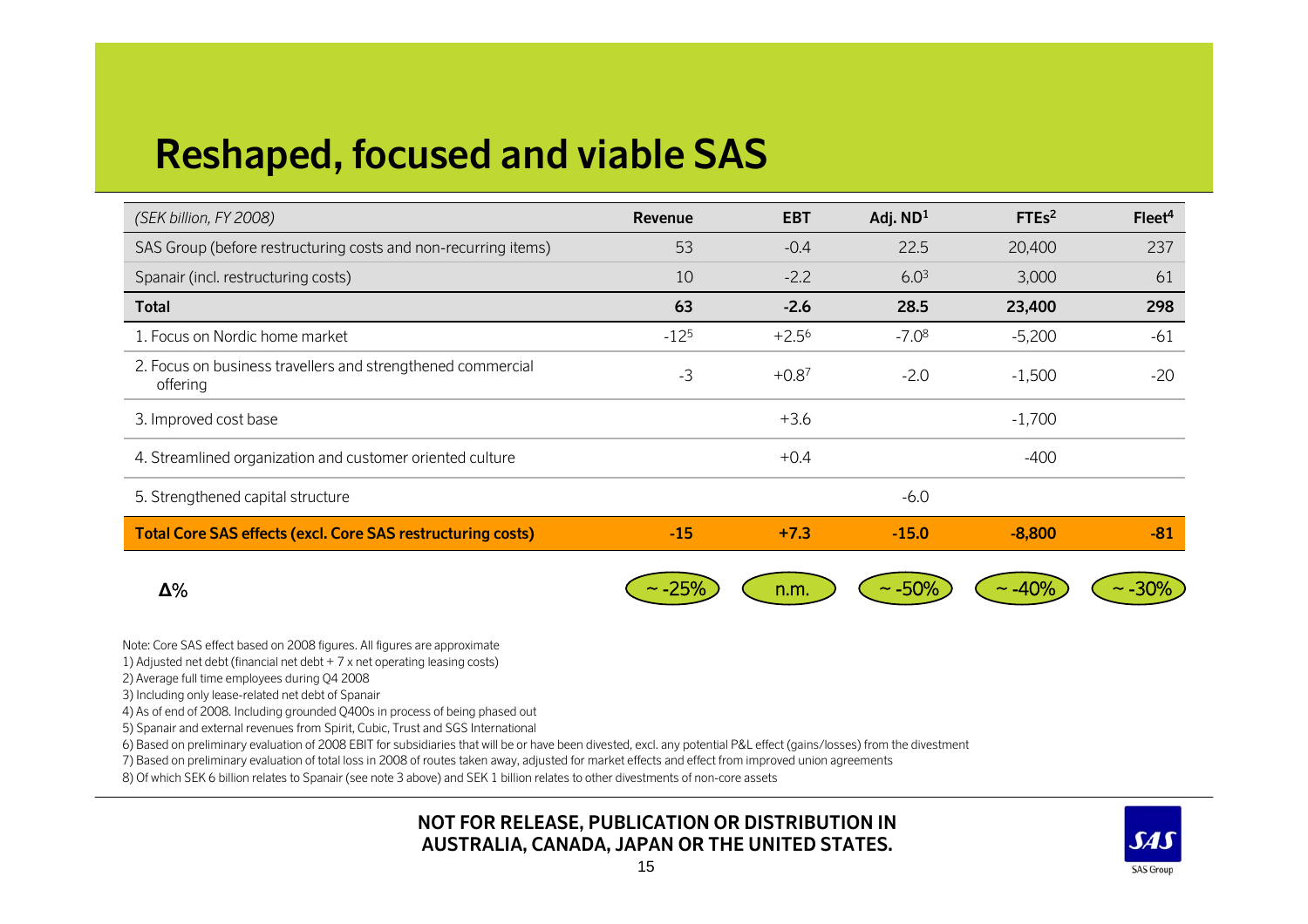# **Key investment highlights of Core SAS**

- **Leading carrier in highly attractive core markets** A
- **Strong historical performance of core operations driven by profitable short-haul network** B
- **Focus on profitable core activities in the Nordic Region**  C
- **Focus on profitable routes tailored to business passengers**
- **Competitive and innovative commercial offering** E
- **Tailored and flexible fleet structure resulting in low medium-term investment needs** F
- **Substantial cost reduction initiatives targeted to reduce the cost gap to competitors and supported by proven implementation capabilities and successful track record** G
- **Strengthened capital structure** H

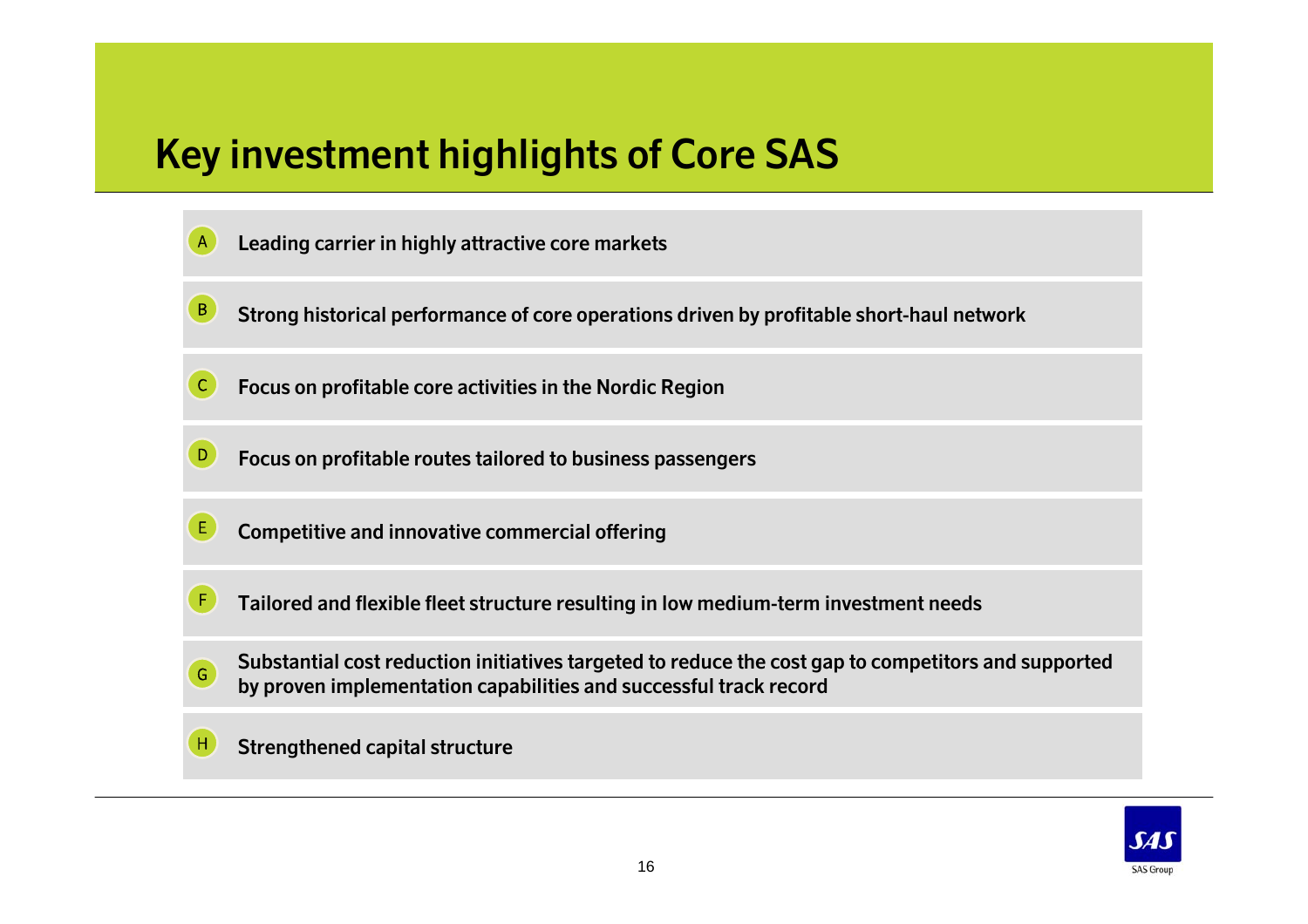#### **SEK 6 billion rights issue offering to facilitate the implementation of Core SAS and thereby future cash flow**

- Targeted size: approximately SEK 6 billion
- $\blacksquare$  Strengthened equity position
	- ~ SEK 15 billion (>60% improvement)
	- –Improved equity to total assets ratio from  $\sim$  20% to  $\sim$  30%
- $\blacksquare$  Financial leverage significantly improved
	- To ~ SEK 17 billion (~25% improvement)
	- –Improved Adjusted net debt/EBITDAR-ratio from  $\sim$  6.3 times to  $\sim$  4.6 times
	- Certain credit facilities and bilaterals extended by two years or more.
- $\blacksquare$  Rights issue supported by three main owners (Swedish, Norwegian, and Danish state) and fourth largest owner FAM
- $\blacksquare$  J.P. Morgan, Nordea and SEB have confirmed their expectation, subject to certain conditions, to enter into an underwriting agreement in respect of the remainder

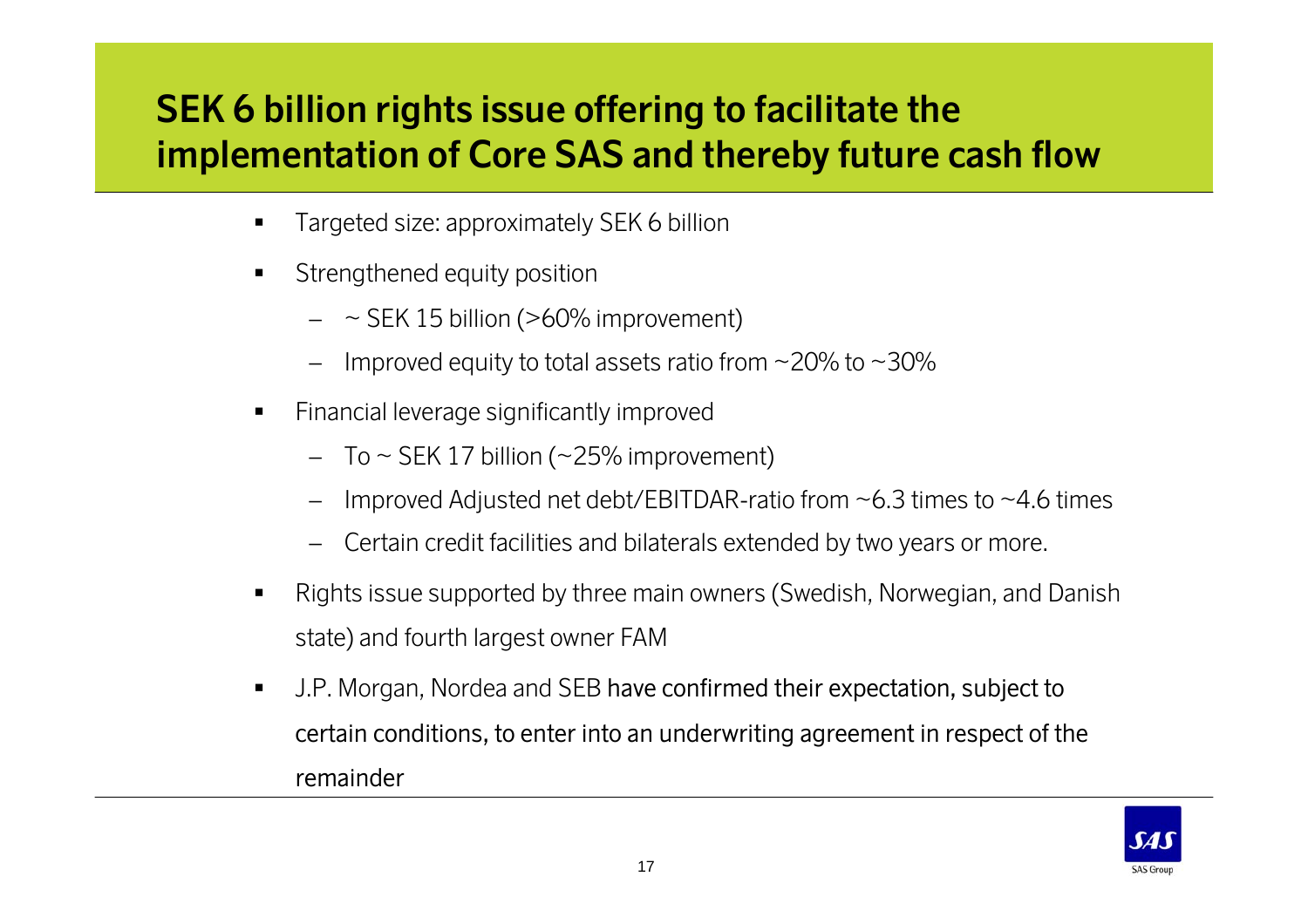# **Rights issue overview**

| Offer size         | Approximately SEK 6 bn<br>٠<br>Common shares issued with subscription rights for existing shareholders<br>٠<br>New shares issued will rank pari passu in all respects with existing shares<br>٠                                                                                                                                                                                                                                                                                                                                                                                                                                                                                                                                                                                                                                                                                                                                                                   |
|--------------------|-------------------------------------------------------------------------------------------------------------------------------------------------------------------------------------------------------------------------------------------------------------------------------------------------------------------------------------------------------------------------------------------------------------------------------------------------------------------------------------------------------------------------------------------------------------------------------------------------------------------------------------------------------------------------------------------------------------------------------------------------------------------------------------------------------------------------------------------------------------------------------------------------------------------------------------------------------------------|
| Timing             | Amount and terms of rights issue to be determined by the Board no later than March 12, 2009<br>Rights issue is subject to approval of EGM intended to be held on March 13, 2009<br>٠<br>Record date for participating in the rights issue: March 18, 2009<br>Subscription period: March 23 – April 6, 2009 (or later date as decided by the Board of Directors)<br>$\blacksquare$                                                                                                                                                                                                                                                                                                                                                                                                                                                                                                                                                                                 |
| Use of<br>proceeds | Implementation of Core SAS<br>٠<br>Strengthen capital structure                                                                                                                                                                                                                                                                                                                                                                                                                                                                                                                                                                                                                                                                                                                                                                                                                                                                                                   |
| Other              | The Swedish Government, the Danish Government and the Norwegian Government have separately expressed to the Board<br>٠<br>their support for this process and stated that they will ask their respective parliaments for approvals to, subject to certain<br>conditions, subscribe for their respective pro rata shares in the rights issue.<br>The Knut and Alice Wallenberg Foundation, through Foundation Asset Management (FAM), has expressed its support for the<br>process and its willingness, subject to certain conditions, to participate for its pro rata share of the rights issue (total of 7.6%)<br>J.P. Morgan, Nordea and SEB are joint lead underwriters and joint book runners of the proposed rights issue<br>J.P. Morgan, Nordea and SEB have confirmed their expectation, subject to certain conditions, to enter into an underwriting<br>٠<br>agreement in respect of the remaining 42.4% of the shares to be issued in the rights offering |